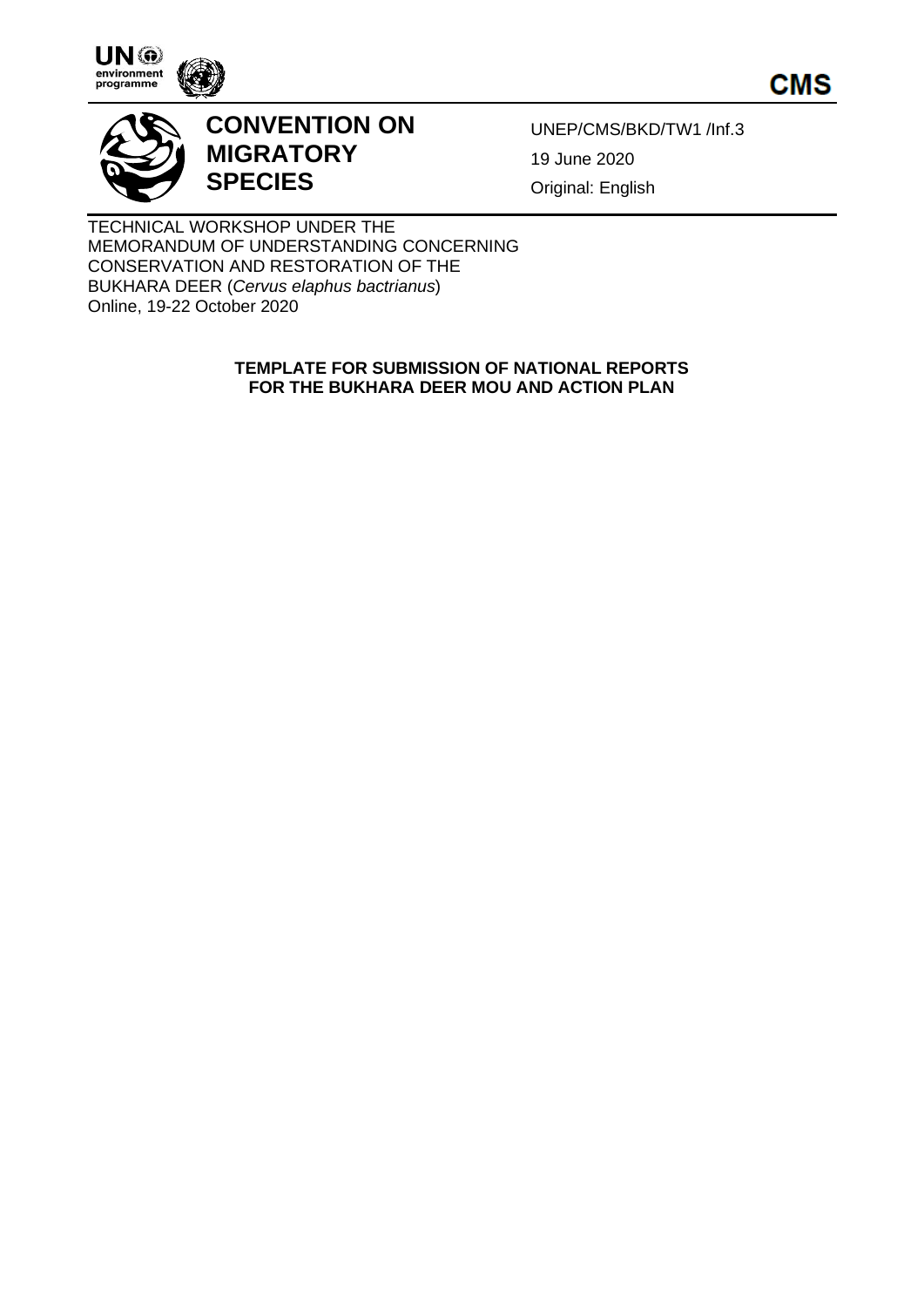#### **TEMPLATE FOR SUBMISSION OF NATIONAL REPORTS FOR THE BUKHARA DEER MOU AND ACTION PLAN**

This reporting format is designed to monitor implementation of the Memorandum of Understanding and Action Plan concerning Conservation and Restoration of the Bukhara Deer (*Cervus elaphus bactrianus*). Reports on implementation will support exchange of information throughout the range and assist the identification of necessary future actions by the Signatories.

Please complete as appropriate and return to the CMS Secretariat (cms[.secretariat@cms.int\)](mailto:secretariat@cms.int), keeping in mind that not all sections are relevant to each country.

## **1. GENERAL INFORMATION**

| 1.1.<br><b>Range State name:</b>                                                                             |  |  |  |  |  |  |  |  |
|--------------------------------------------------------------------------------------------------------------|--|--|--|--|--|--|--|--|
|                                                                                                              |  |  |  |  |  |  |  |  |
|                                                                                                              |  |  |  |  |  |  |  |  |
| 1.2. Designated Focal Point with responsibility to co-ordinate MoU implementation (full<br>contact details): |  |  |  |  |  |  |  |  |
|                                                                                                              |  |  |  |  |  |  |  |  |
| dd/mm/yyyy<br>1.3. Date submitted:                                                                           |  |  |  |  |  |  |  |  |
| 1.4. Period covered by the report: From dd/mm/yyyy to dd/mm/yyyy                                             |  |  |  |  |  |  |  |  |
| 1.5. List of other agencies or NGOs that have provided input to this report:                                 |  |  |  |  |  |  |  |  |
|                                                                                                              |  |  |  |  |  |  |  |  |
|                                                                                                              |  |  |  |  |  |  |  |  |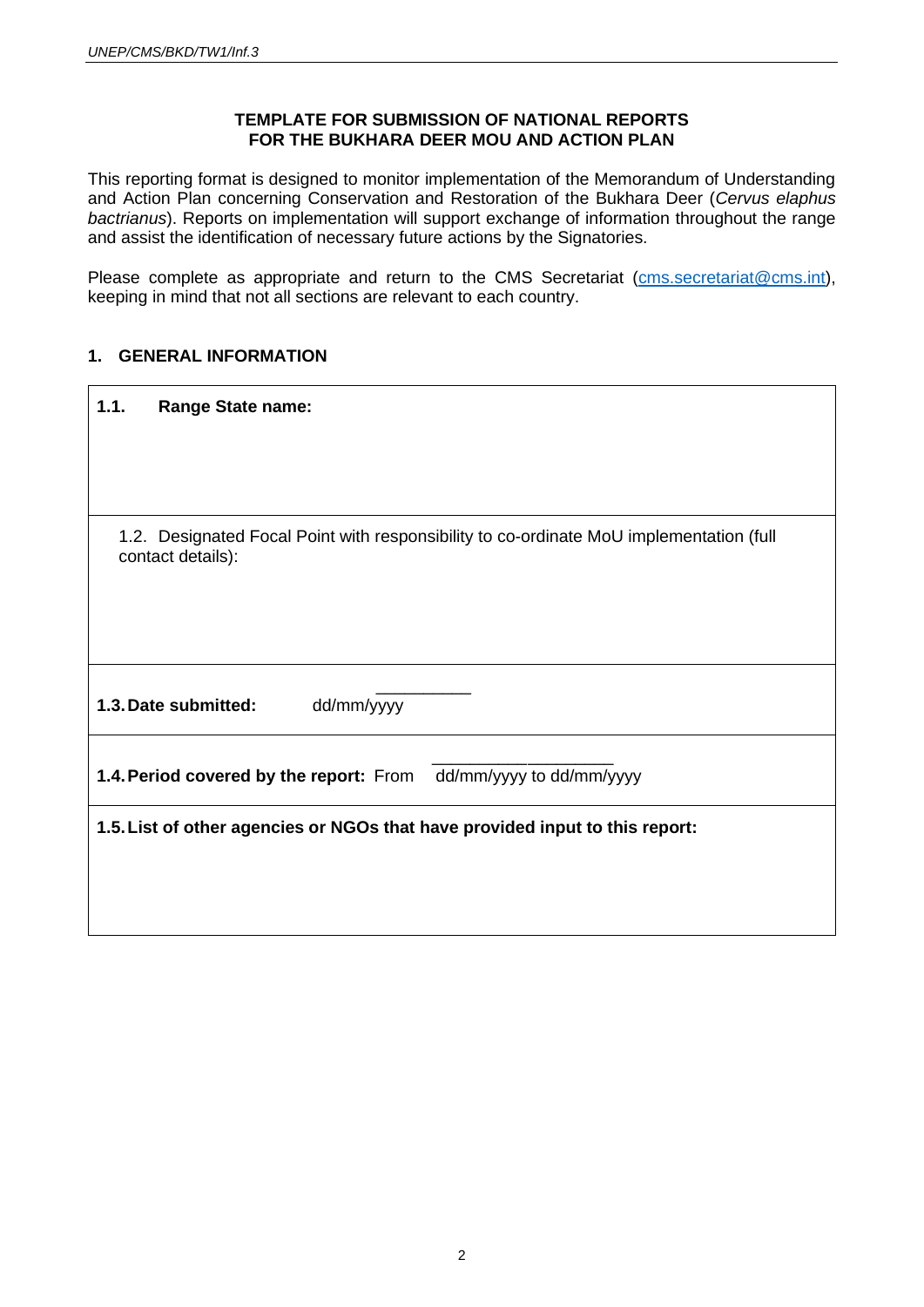| 2.   | <b>CMS MOU</b>                                                                |                           |             |           |                     |                   |
|------|-------------------------------------------------------------------------------|---------------------------|-------------|-----------|---------------------|-------------------|
| 2.1. | Has the MOU been signed?                                                      |                           | Yes         | $\Box$ No | $\Box$ N/A          |                   |
| 2.2. | Date signed:                                                                  | dd/mm/yyyy                |             |           |                     |                   |
| 2.3. | If the MOU has not been signed, what is the target date for signing?          |                           |             |           |                     |                   |
|      | 3. BUKHARA DEER POPULATIONS                                                   |                           |             |           |                     |                   |
| 3.1. | Is Bukhara deer present all year or seasonally?                               |                           |             |           | All year   Seasonal |                   |
| 3.2. | If seasonal, list the months of occurrence [e.g., 3-10, 11-2]                 |                           |             |           |                     |                   |
| 3.3. | Current total population estimate.                                            |                           |             |           |                     |                   |
| 3.4. | Overall population trend $\Box$ Up                                            | Down Stable Mixed Unknown |             |           |                     |                   |
| 3.5. | List main subpopulations (if applicable) with estimated size and trend.       |                           |             |           |                     |                   |
| 3.6. | Is there a national recording system/database for Bukhara deer? Yes           |                           |             |           |                     | No                |
| 3.7. | Name of agency/agencies maintaining records/database.                         |                           |             |           |                     |                   |
| 3.8. | At what intervals is the population monitored?<br>Ad hoc                      |                           | N/A         |           | Annually            | Seasonally $\Box$ |
| 3.9. | What proportion of the population is monitored?<br>$>75\%$ 50-75% 10-49% <10% |                           | $\Box$ None | N/A       |                     |                   |

3.10. List agency/agencies carrying out monitoring.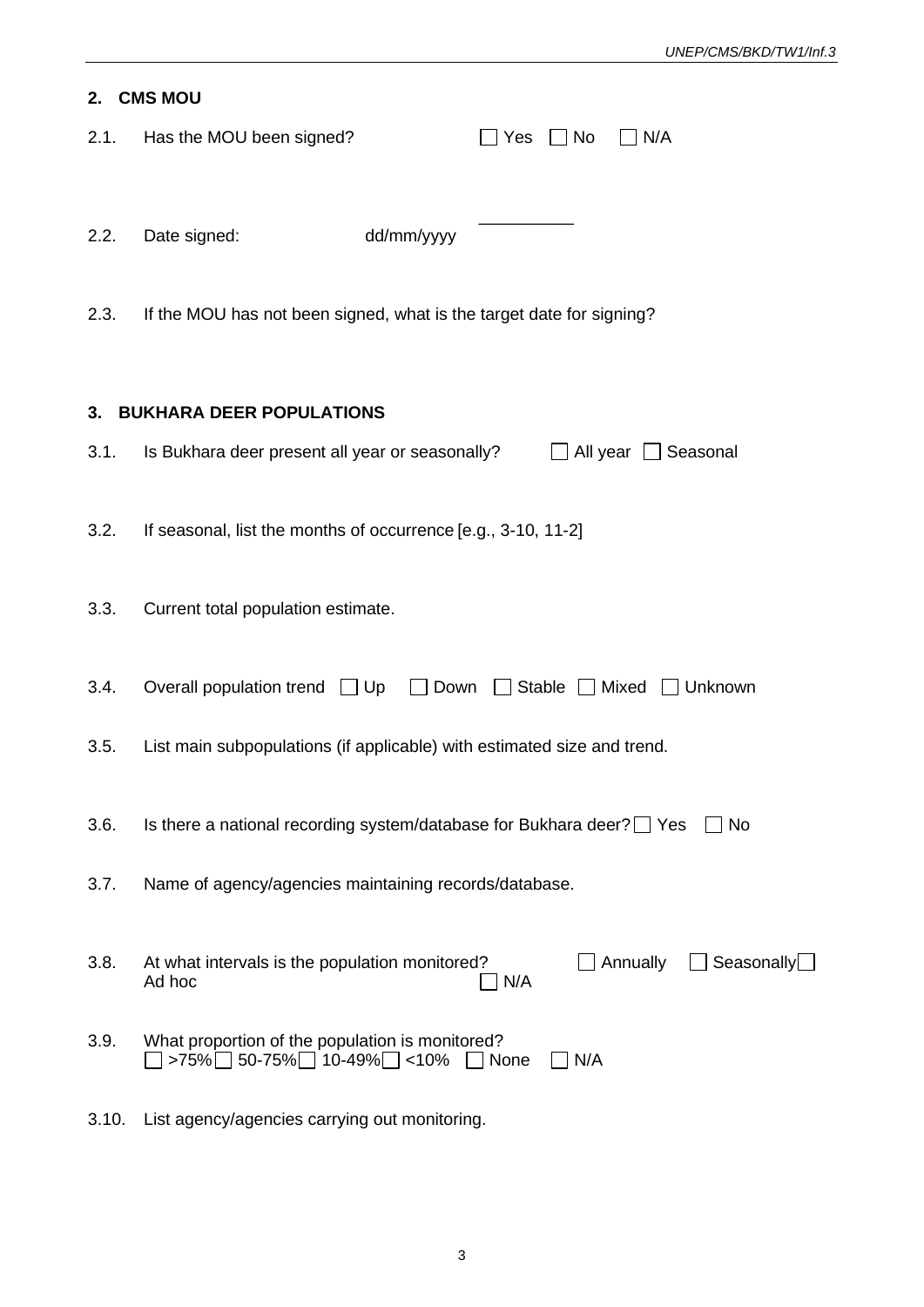|       | UNEP/CMS/BKD/TW1/Inf.3                                                                 |                   |                |            |        |         |  |
|-------|----------------------------------------------------------------------------------------|-------------------|----------------|------------|--------|---------|--|
| 3.11. | Methods used to carry out monitoring.<br>Mixed                                         |                   |                | Aerial     | Ground | Vehicle |  |
| 3.12. | If mixed, please give details by subpopulation/area.                                   |                   |                |            |        |         |  |
| 3.13. | Date of most recent monitoring effort:                                                 |                   |                | dd/mm/yyyy |        |         |  |
| 3.14. | Does monitoring cover:<br>population size?<br>sex/age structure?<br>reproductive rate? | Yes<br>Yes<br>Yes | No<br>No<br>No |            |        |         |  |

3.15. What measures have been taken to standardise monitoring methodology with other states?

3.16. What is the status of Bukhara deer in the national Red Data Book/Red List?

# **4. HABITAT**

- 4.1. What proportion of Bukhara deer habitat has been lost […..%] or degraded? […..%]
- 4.2. What efforts have been made to restore degraded habitat and to what extent have these been successful?
- 4.3. Is Bukhara deer habitat intact or fragmented?  $\Box$  Intact  $\Box$  Moderately Fragmented  $\Box$  Severely fragmented
- 4.4. List any significant physical barriers on Bukhara deer migration routes: (e.g. pipelines, roads, railways, canals).
- 4.5. Is the impact of proposed developments in Bukhara deer range assessed?  $\Box$  Yes  $\Box$  No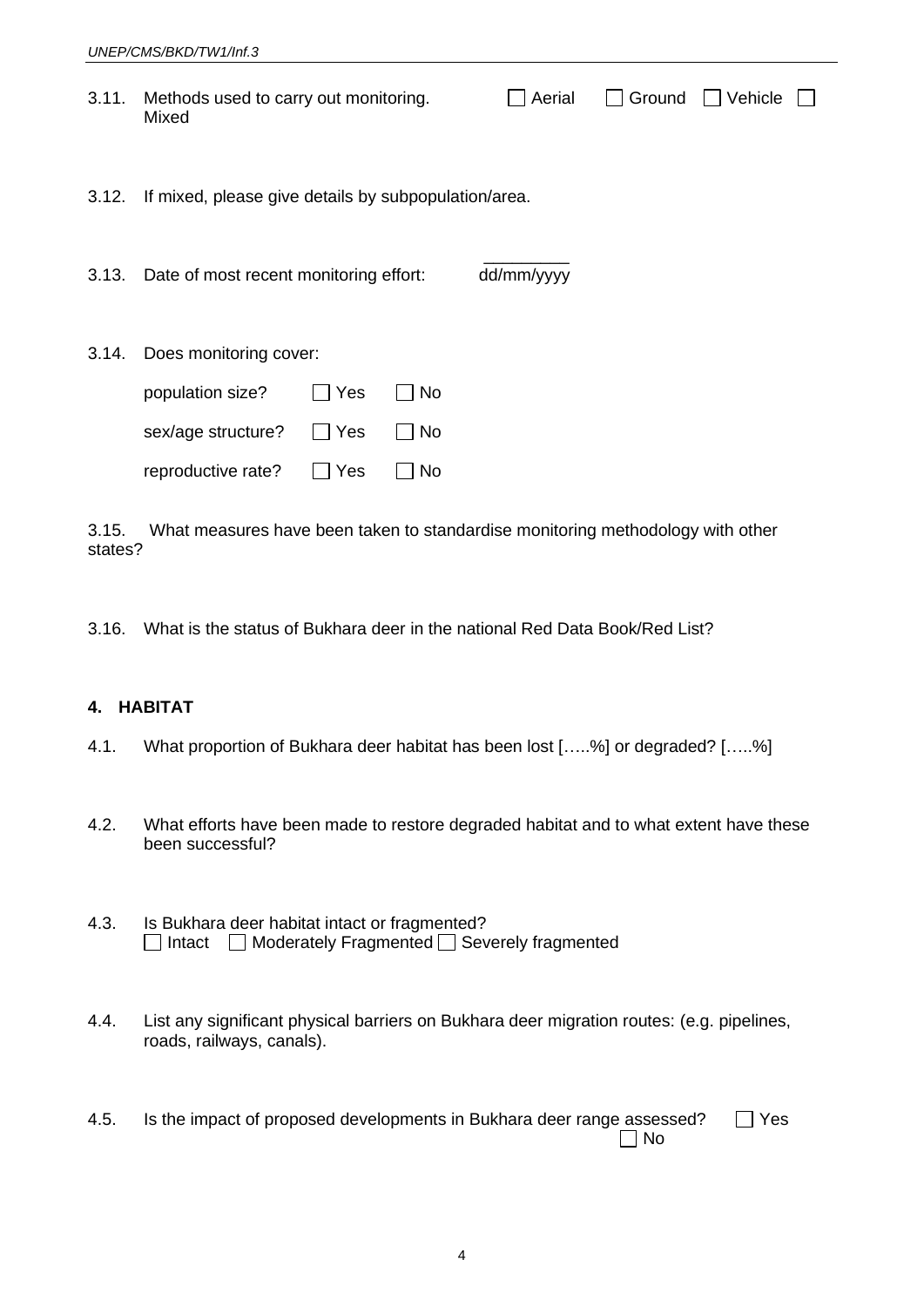- 4.6. How is this enforced?
- 4.7. What percentage of Bukhara deer range is covered by protected areas? […..%]
- 4.8. List all protected areas in Bukhara deer range, together with IUCN management category, area (hectares), seasons/months when Bukhara deer are present, estimated number of Bukhara deer present, and whether these include rutting/calving areas.

| <b>Name</b> | <b>Size</b><br>(ha) | <b>IUCN</b><br>category | <b>Months</b><br><b>Bukhara</b><br>deer<br>present | <b>Estimated</b><br>numbers | <b>Rutting</b> | <b>Calving</b> |
|-------------|---------------------|-------------------------|----------------------------------------------------|-----------------------------|----------------|----------------|
|             |                     |                         |                                                    |                             |                |                |
|             |                     |                         |                                                    |                             |                |                |
|             |                     |                         |                                                    |                             |                |                |
|             |                     |                         |                                                    |                             |                |                |
|             |                     |                         |                                                    |                             |                |                |
|             |                     |                         |                                                    |                             |                |                |
|             |                     |                         |                                                    |                             |                |                |

4.9. List any other protected areas that have been proposed or identified?

| <b>Name</b> | Size (ha) | <b>IUCN</b><br>category | <b>Months</b><br><b>Bukhara</b><br>deer<br>present | <b>Estimated</b><br>numbers | <b>Rutting</b> | <b>Calving</b> |
|-------------|-----------|-------------------------|----------------------------------------------------|-----------------------------|----------------|----------------|
|             |           |                         |                                                    |                             |                |                |
|             |           |                         |                                                    |                             |                |                |
|             |           |                         |                                                    |                             |                |                |
|             |           |                         |                                                    |                             |                |                |
|             |           |                         |                                                    |                             |                |                |
|             |           |                         |                                                    |                             |                |                |
|             |           |                         |                                                    |                             |                |                |

4.10. List key areas of Bukhara deer range lacking any protected areas.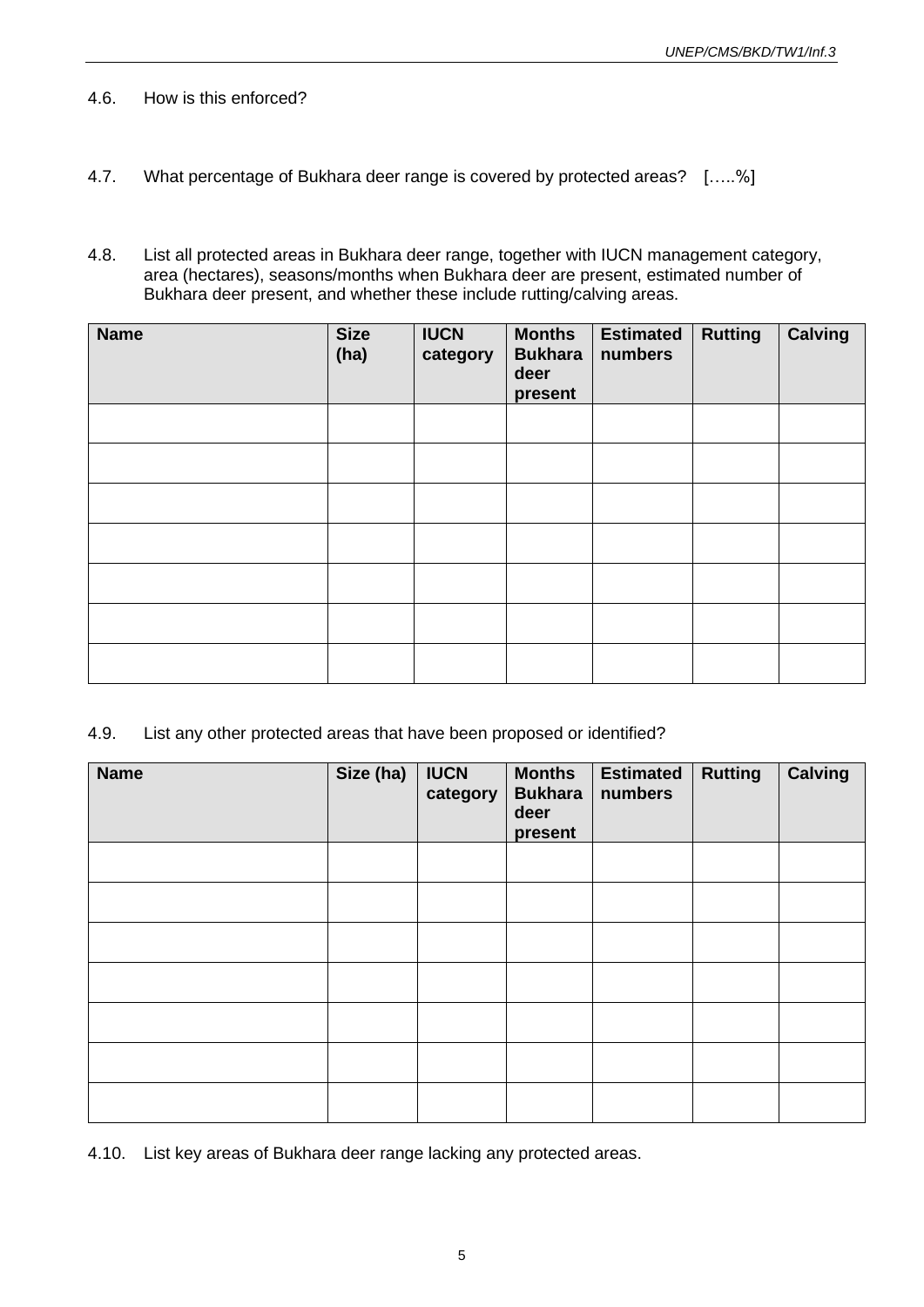## **5. POPULATIONS SHARED BETWEEN RANGE STATES**

- 5.1 What transboundary initiatives have been taken for Bukhara deer populations shared with neighbouring States or that migrate to other Range States?
- 5.2 List any transboundary protected areas.
- 5.3 List any transboundary protected areas that are planned.

## **6. LAWS, INSTUTUTIONS & TRADE**

- 6.1. List agencies active in Bukhara deer conservation and management and their functions related to Bukhara deer.
	- a. Government agencies
	- b. Non-governmental organizations
- 6.2. Has a national strategy or action plan for Bukhara deer been developed?  $\Box$  Yes  $\Box$  No [Details]
- 6.3. What is the legal status of Bukhara deer?
- 6.4. Provide details and references of relevant legislation.
- 6.5. How does current legislation regulate
	- − hunting of Bukhara deer?
	- − keeping and breeding of Bukhara deer?
	- − possession of Bukhara deer parts and derivatives?
	- − domestic trade in Bukhara deer parts and derivatives?
	- − import and (re-) export of Bukhara deer parts and derivatives, and live animals?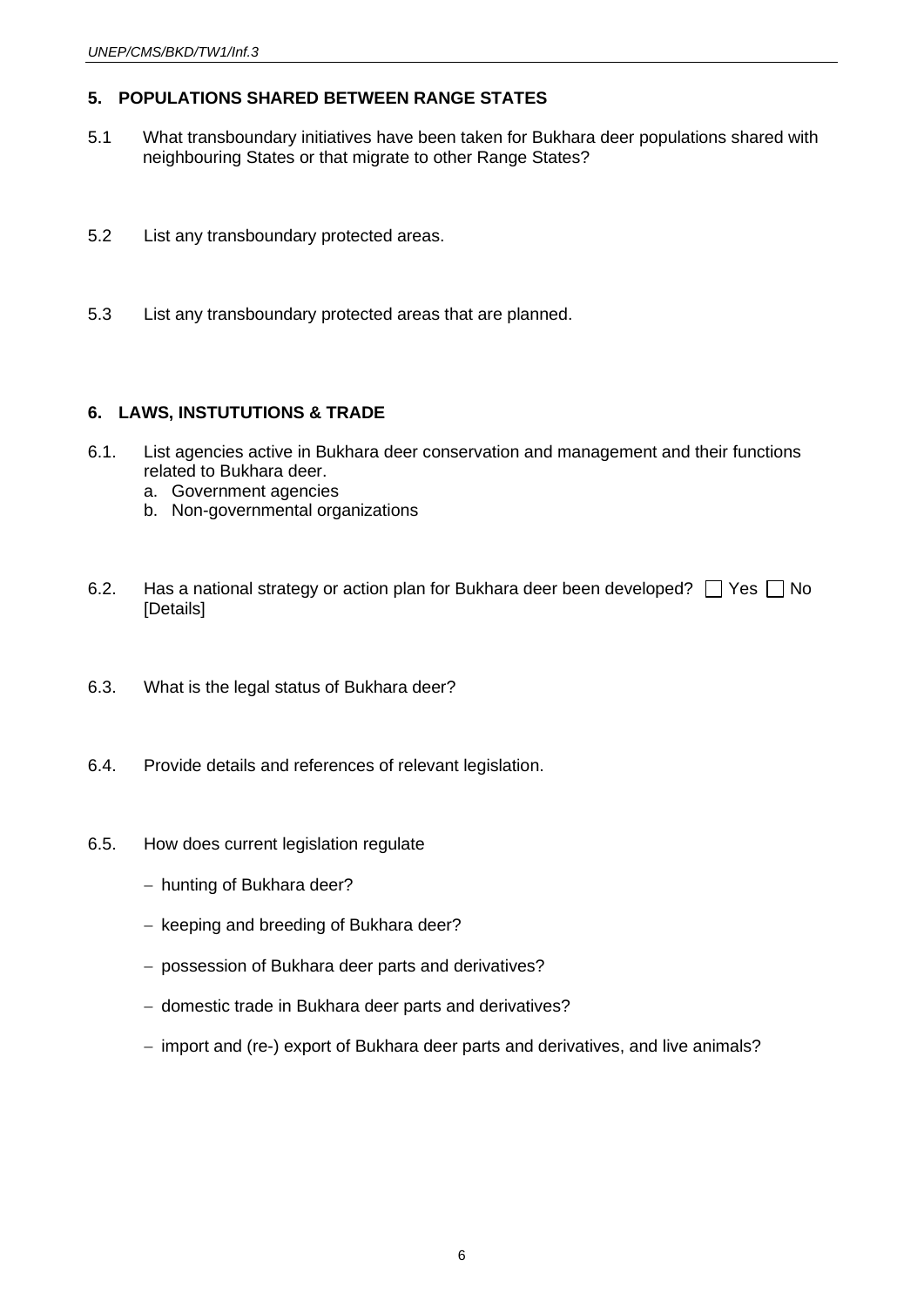- 6.6. Which agencies or departments are in charge of enforcing the legislation? [Indicate those charged with *in situ* protection, e.g. anti-poaching or surveillance of protected areas, and those charged with controlling legal and illegal trade in Bukhara deer.]
- 6.7. What penalties are applicable for infringements of the legislation?
- 6.8. Have customs and other law enforcement officers been made aware of legislation concerning Bukhara deer?
- 6.9. Provide details of activities undertaken since 2004 to protect Bukhara deer *in situ*, including: patrolling and surveying efforts; anti-poaching actions; prosecutions for poaching, etc.
- 6.10. What proportion of Bukhara deer range is covered by ranger or police patrols?[…..%]
- 6.11. Are these patrols effective in protecting Bukhara deer?
- 6.12. What resources (personnel, material, financial) are required to ensure effectiveness of the patrols?
- 6.13. Do patrols cover birthing and rutting areas?  $\Box$  Yes  $\Box$  No  $\Box$  Partially  $\Box$  N/A [Details]
- 6.14. Do rangers inside and outside protected areas have the power of arrest?  $\Box$  Yes  $\Box$  No [Details]
- 6.15. Why is Bukhara deer being poached? Has illegal killing of Bukhara deer increased/decreased/stabilized over the last three years?
- 6.16. What is the estimated proportion of illegal hunting for horns […..%]; for meat […..%]; or for both […..%]?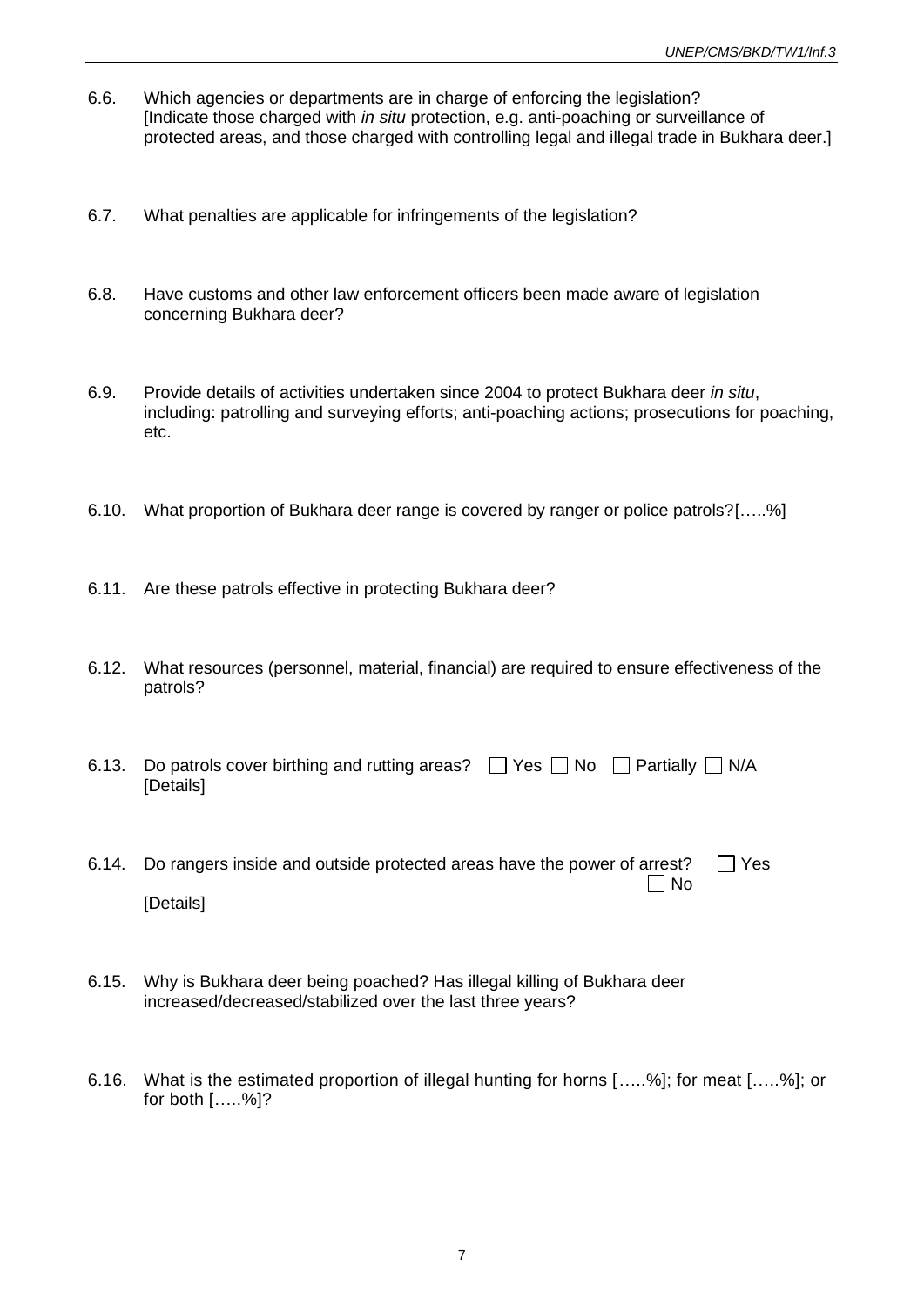- 6.17. Provide details of the domestic legal/illegal market for Bukhara deer products in your country, indicating its size and nature, and whether it is growing, stable or declining.
- 6.18. Provide details of the legal and illegal international trade in Bukhara deer products from your country during the last five years.
- 6.19. Give details of any socio-economic surveys carried out concerning poaching of and illegal trade in Bukhara deer. [details, institution, date, results].
- 6.20. Describe initiatives undertaken to facilitate alternative livelihoods in communities within Bukhara deer range.

#### **7. CAPTIVE BREEDING**

- 7.1. Does your country operate capture breeding facilities?  $\Box$  Yes  $\Box$  No  $\Box$  N/A
- 7.2. List existing captive breeding facilities [locality, name, managing agency].
- 7.3. How many Bukhara deer are held in total and at individual centres?
- 7.4. Is reproduction successful?  $\Box$  Yes  $\Box$  No [Details]
- 7.5. Give details of any co-operation with captive breeding facilities in other states?
- 7.6. Have any captive-bred animals been transferred to other range states?  $\Box$  Yes  $\Box$  No [Details]
- 7.7. Have any captive bred animals been released into the wild?  $\Box$  Yes  $\Box$  No [number/sex/date/locality]

| 7.8. | Are released animals subject to monitoring? | $\Box$ Yes $\Box$ No $\Box$ N/A |
|------|---------------------------------------------|---------------------------------|
|      | [Details]                                   |                                 |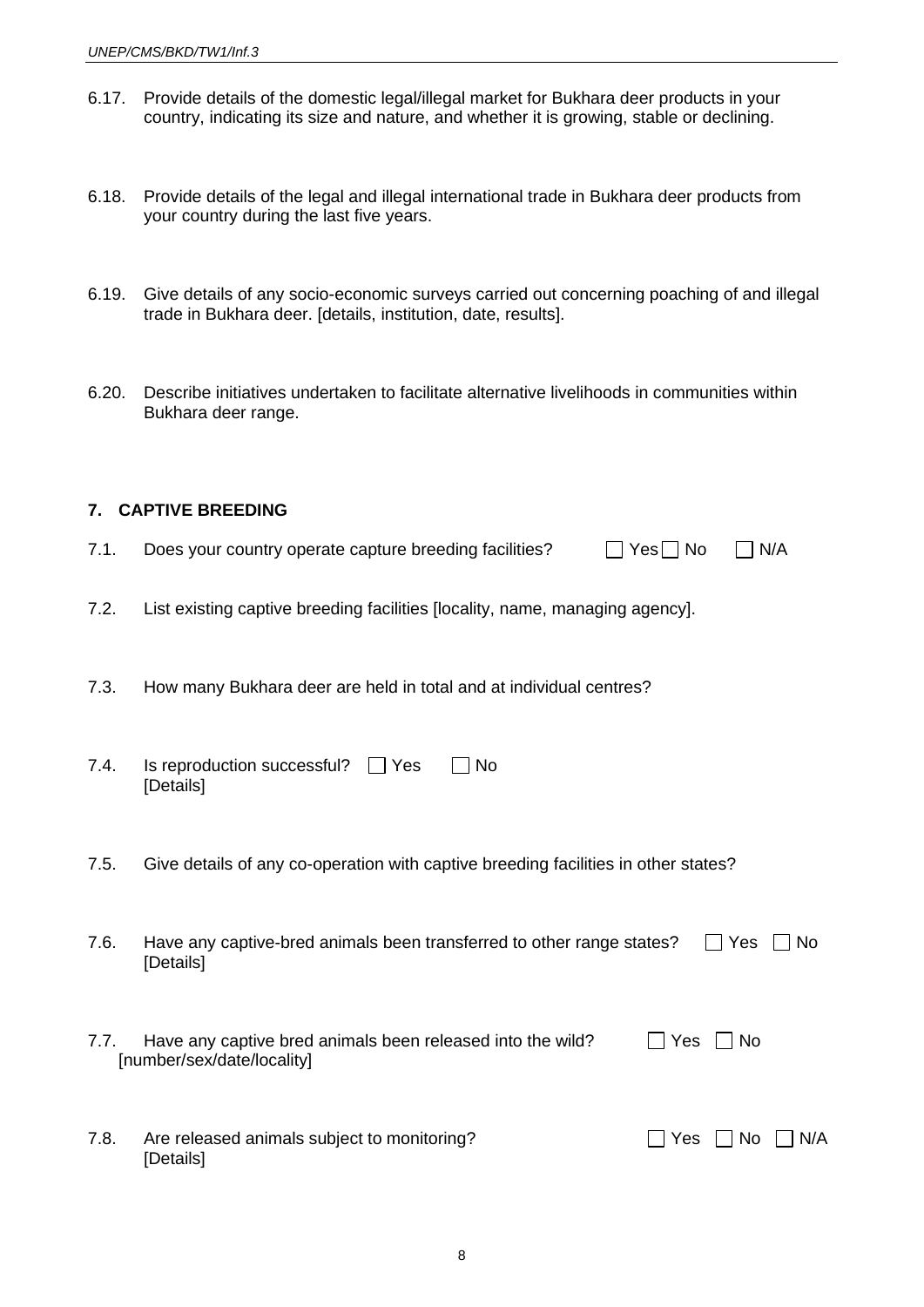| 7.9. | Are any releases planned?<br>[Details]                           | No No                |
|------|------------------------------------------------------------------|----------------------|
|      | 7.10. Are any new captive breeding centres planned?<br>[Details] | $\Box$ Yes $\Box$ No |

#### **8. EDUCATION AND AWARENESS**

- 8.1. Describe the public's awareness regarding Bukhara deer.
- 8.2. Describe educational and publicity materials and programmes that have been developed for:

**Schools** 

General public

Press and Media

- 8.3. Is any information available on the Internet?  $\Box$  Yes  $\Box$  No [Details]
- 8.4. List any surveys carried out to assess changes in public attitudes to Bukhara deer.

#### **9. ECOLOGICAL STUDIES**

| Have any studies been carried out on habitat requirements?<br>9.1.<br>[Details] | Yes    | No  |
|---------------------------------------------------------------------------------|--------|-----|
| Is the location of rutting and calving grounds known?<br>9.2.<br>[Details]      | l IYes | No. |
| Are migration routes known?<br>9.3.<br>[Details]                                | Yes    | No. |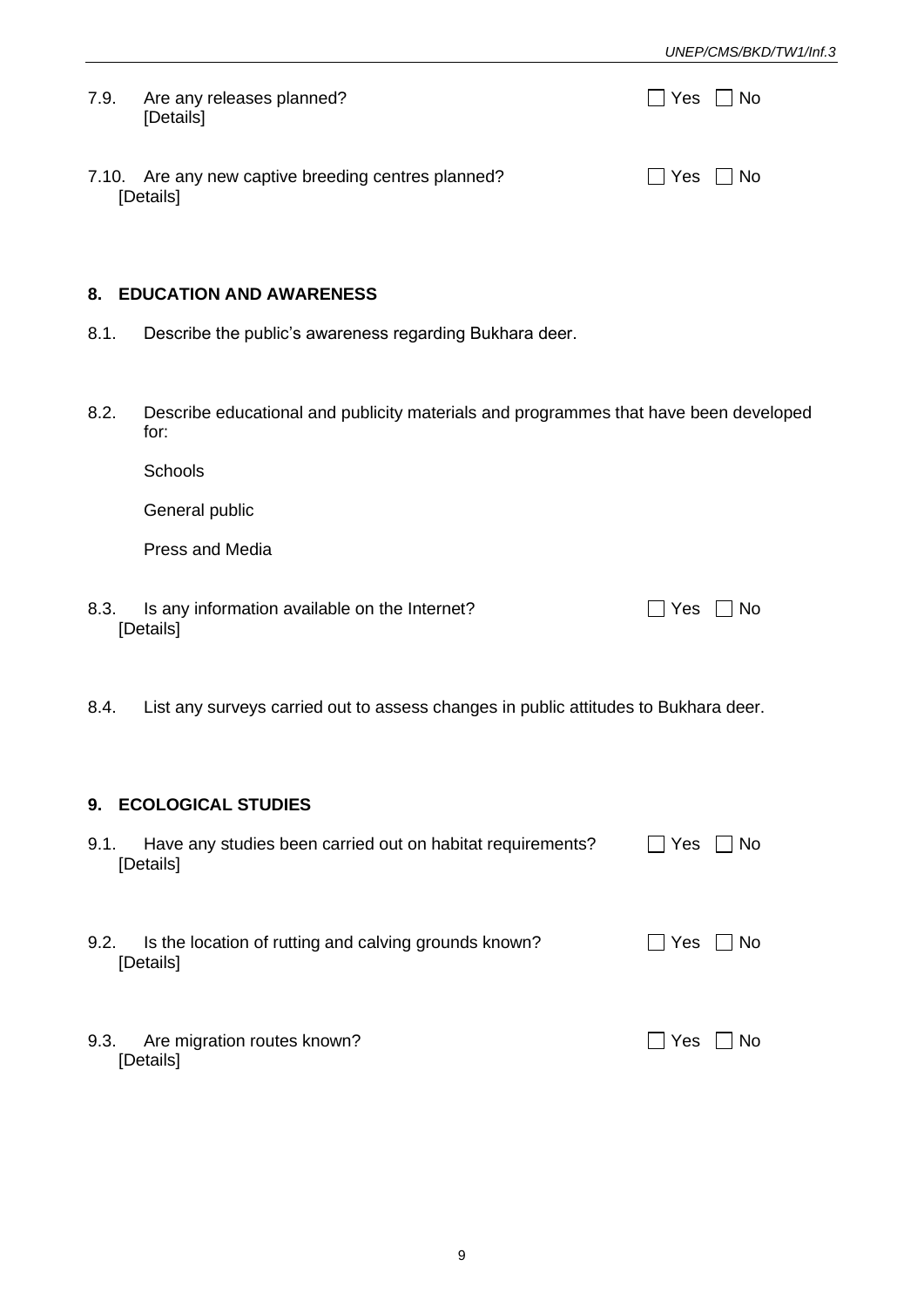| No     | 9.4. Have any studies into dietary competition with domestic livestock been undertaken? $\Box$ Yes<br>[Details]       |            |
|--------|-----------------------------------------------------------------------------------------------------------------------|------------|
| 9.5.   | Has any research into disease and pathogens been carried out? $\Box$ Yes<br>[Details]                                 | No.        |
| ∣ ∣ No | 9.6. List any recent and ongoing ecological studies, with details of reports or publications. $\Box$ Yes<br>[Details] |            |
| 9.7.   | Are the causes of natural mortality understood?<br>[Details]                                                          | Yes<br>No. |
| 9.8.   | What are the main natural predators?                                                                                  |            |

9.9. Are there any predator control programmes in the Bukhara deer's range?  $\Box$  Yes  $\Box$  No [Details]

## **10. THREATS**

Rate the impact of the main threats to Bukhara deer in your country

|                         | <b>Nil</b> | Low | <b>Medium</b> | <b>High</b> | Very high | <b>Unknown</b> |
|-------------------------|------------|-----|---------------|-------------|-----------|----------------|
| Hunting for meat        |            |     |               |             |           |                |
| Hunting for horns/trade |            |     |               |             |           |                |
| <b>Habitat loss</b>     |            |     |               |             |           |                |
| Livestock competition   |            |     |               |             |           |                |
| <b>Disease</b>          |            |     |               |             |           |                |
| Climate                 |            |     |               |             |           |                |
| Climate                 |            |     |               |             |           |                |
| Predation               |            |     |               |             |           |                |
| Fragmentation           |            |     |               |             |           |                |
| Demographic factors     |            |     |               |             |           |                |
| Barriers to migration   |            |     |               |             |           |                |
| Other                   |            |     |               |             |           |                |
| (Please specify)        |            |     |               |             |           |                |